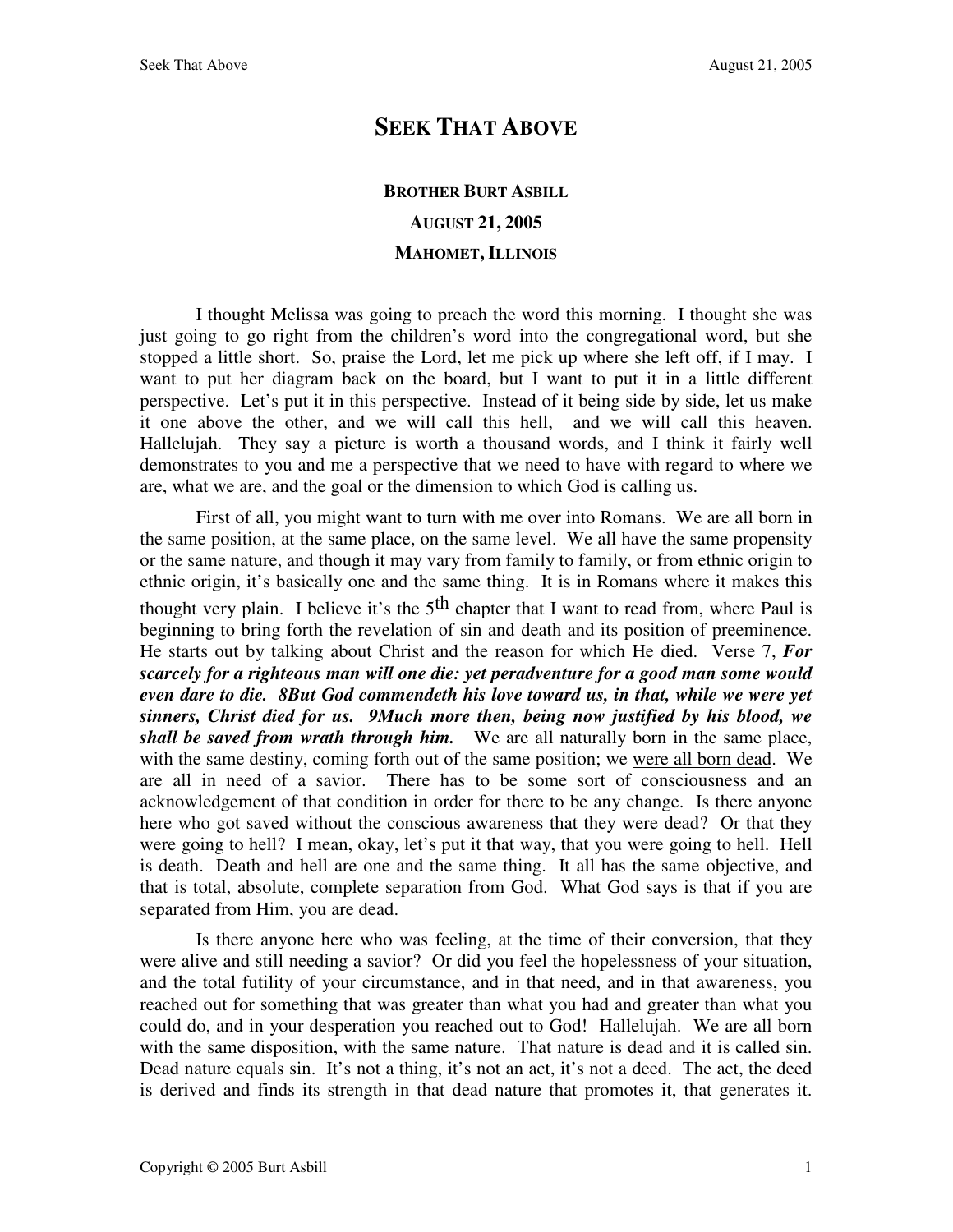Romans says that because of one man's sin, all have died (Romans 5:12). Salvation does not deliver us from the situation of death that we are in; salvation brings life into the midst of death. So, the environment that you have is life encapsulated by the nature of sin and death. The Scripture says that death is to be swallowed up by life (I Corinthians 15:54). So, salvation in its entirety is not just the new birth that we experience, but it also entails the development of that life as it displaces the nature of sin within us with the nature that is the new birth. I hope that you are following what I'm saying.

It's not a matter of just being good. God doesn't want us just to be good. God doesn't want us not to do certain things because we're Christian and we can't do them. What God wants us to do is to resist and overcome that nature of sin that we are born with, overcome it by the Blood that He gives us and the fact of our new birth. That is really what being born again is all about. It's really not a matter of going to heaven. It's really not a matter of working to get into heaven, because the Bible tells us that when we accept the Lord Jesus Christ as our Savior, heaven comes inside of us. Heaven comes inside of us. Isn't that what the Bible says? Heaven comes inside of us. A man wrote a song, "Heaven Came Down and Glory Filled My Soul." There comes an awareness of the reality of another realm, another nature. We become cognizant of another position of existence that heretofore we were ignorant of.

Do many of you remember your initial conversion? Were you aware, or did you have the sense or the reality of the thought of eternity prior to that position? Or was it just the fact that you were aware of your trouble, your consternation, your conflict, and your inability to cope? Were you just wanting some sort of relief from that position of frustration? I don't know, maybe your conversion was different than mine. I got saved within a system that had a theology that said you had to hang on to the end to make it into the place that was called heaven. Quite frankly, brethren, that is not Biblical. It is not a spiritual concept, nor is it the intent or the will of God. The Bible says that we are saved by grace (Ephesians 2:5,8). The Bible also says that you and I, when we receive God, we are translated. We are translated from the kingdom of darkness into the Kingdom of Light (Colossians 1:13), though our natural environment remains the same, and the people around us remain the same. They can be just as provoking, just as irritating, just as aggravating, and just as obstinate as they've always been. Of course, it's always them and never us. It's always them and never us, so it's always us and them, or them and us. But that isn't the point, that isn't the place, that isn't the concept, that isn't the reality of what God is talking about when He talks about salvation. Hallelujah. What happens when you get saved is that there is something of God that comes down into your soul. He doesn't lift you up, He comes down - He comes down into your personal hell realm. You have the cosmos out here that is a hell realm, but you also have the cosmos in here that is also as much a hell realm and as compatible with hell as Satan is with the hell that he created. It is into this environment that Jesus comes down. There's something of an understanding that the Lord is giving me with regard to some of these things. There is a verse in the Bible that talks about "He that descended and ascended" (Ephesians 4:9-10). I was thinking of a song this morning, "After two days, death's hold is broken;" first and foremost, something is broken, then it says that "on the third day," He what? "Raises up" (Hosea 6:2). Raises up where?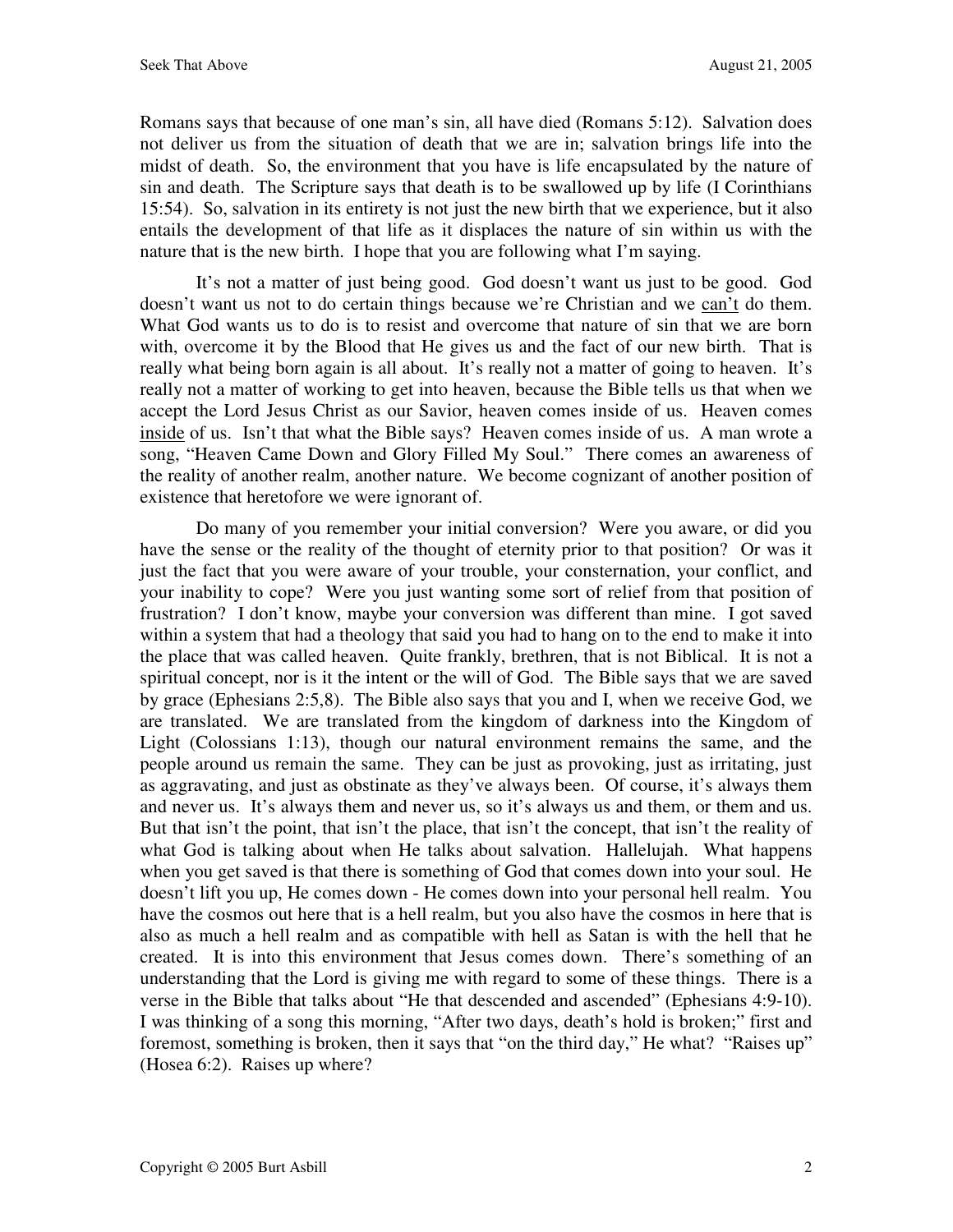Let us look first at the verse found in Ephesians 4:1. Paul is talking about being a prisoner of the Lord, and he is talking about the nature that is needed for that position. He talks in verse 2 about the quality and the substance of that nature, and in verse 3 he begins to speak about the tenacity and the determination that is needed to maintain the unity of the Spirit. In verse 4, he then talks about the fact of the Body and the place that it's in, and the fact that it is our hope. He then says that there is one Lord, one faith, one baptism (verse 5). He goes on then in verse 7, *But unto every one of us is given grace according to the measure of the gift of Christ*. Every one of us is given grace. Grace is the ability of God's nature in us to circumvent the situation of our natural set of circumstances, both internally as well as externally.

You see, in the beginning the devil had a plan. The devil had a plan to usurp the position and the place of God's desire and make of himself the preeminence that was God's alone. God wanted a son. So, the devil took his position in the realm of darkness, thus creating an environment that is called hell. It was out of this environment that the devil began to administrate the work of rebellion and lawlessness. It was not to produce sons of God, but in opposition to the will of Elohim, he began to produce sons of hell. He thought that he had a decisive victory when he took that which God created to fill the position of authority, and caused them to move contrary to the will of Yahweh, to do what God told them not to do. Hallelujah. Stupid devil. Yet, sometimes I think we're just as dumb as the devil, because we do not seem to understand the ramifications of the outcome of some of the things that we do that are not consistent with heavenly thinking. Hallelujah. You and I have to be heaven orientated in our thoughts. Can you say that God is in control or in a position of supremacy and authority in everything in this realm, cosmos speaking? Now, I'm not talking metaphorically, I'm talking subjectively. In actuality I am aware that the grand finale hasn't yet arrived, that day where the sons of God have risen up and taken that position of authority. That day has not yet come to a position or a place of fullness. What we are living in is in the day of the supremacy and the manifestations of the gods of this world, who are working to compromise the plan of God in you and me. But unto every one of us is given grace according to the measure of the gift of Christ (Ephesians 4:7). Hallelujah.

Let me tell you, your position of tribulation is always going to be tougher, it is always going to be harder, there's always going to be more for you to overcome. The devil is going to be more conscious of you on the basis of the word that you and I are hearing, because you are a threat. If you ever grasp the reality of what I am telling you by the Spirit, if you ever come to a place where you begin to understand it, not in your mind, but in your heart before the Lord, you become an effectual, fervent weapon against hell. This is the truth, because you have a desire, because there's something in you that causes you to want to listen, or makes you come back again and again and again, and makes you want to know something more. There is a potential that you have that a lot of people don't have. You know, there are a lot of people who have heard this word, and for whatever reason, there are a lot of people that have rejected this word. They are not a threat to the devil. They aren't, they have been neutralized. Those that are a threat to hell are those that hear the voice of the I AM and that something that they have heard stirs them to know more about Him. They begin to wrestle with the fact of who they are in this natural realm, wrestling against that something that is in opposition to who the I AM wants them to be in the spiritual realm. Hallelujah.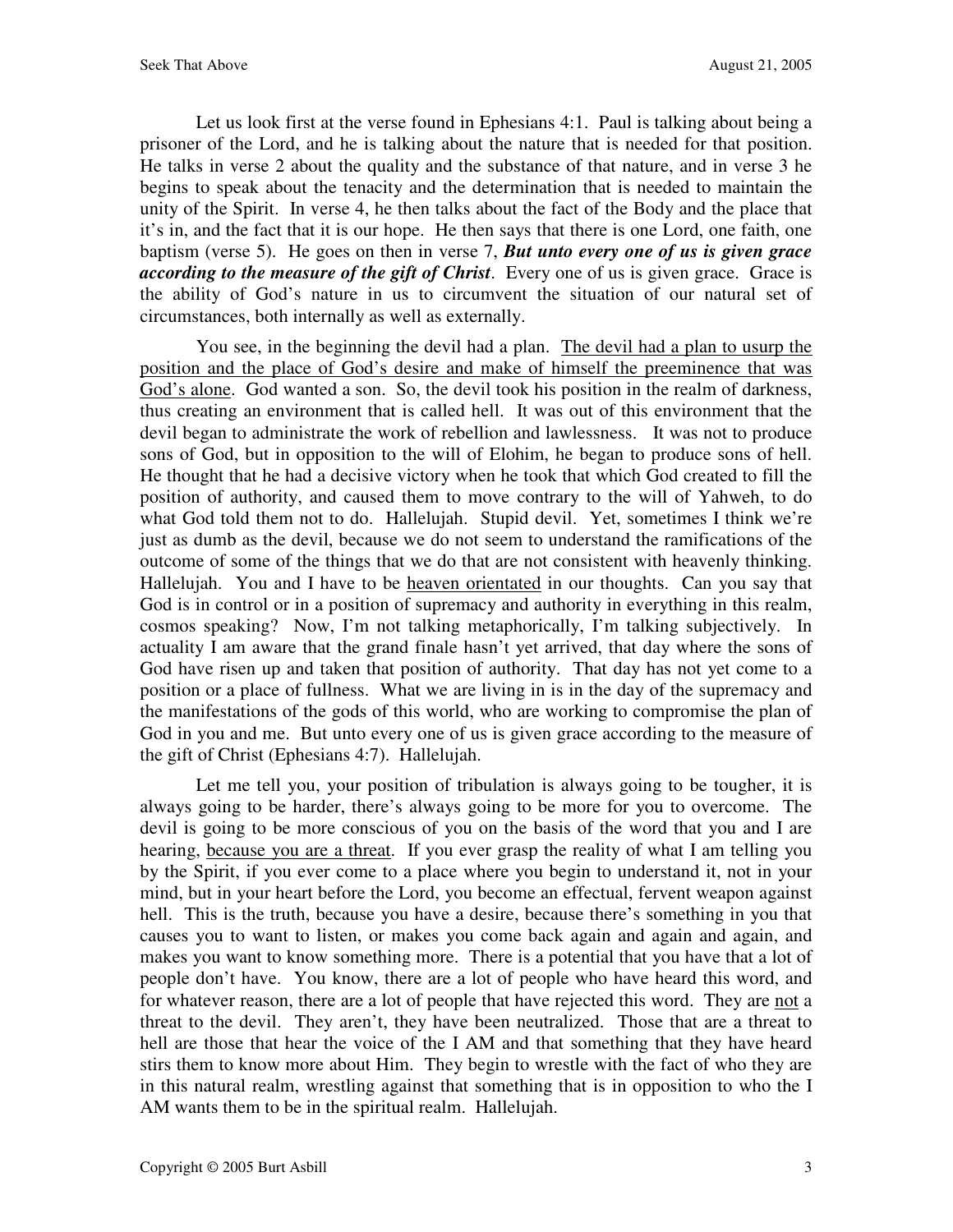Therefore, it is necessary that you and I have to be people of vision, and we have to be people of faith, because the I AM is not going to take us out of this realm in order to perfect us. The Bible is quite specific in saying, "They (the heavenly host) cannot be made perfect without us" (Hebrews 11:40). It is not the desire of Elohim for us to be raptured out of this realm of darkness. Do you hear me? That would defeat the whole entire purpose of the plan of Yahweh. Yahweh is not interested in delivering you and me from a set of circumstances. What He wants to do is to destroy the circumstances that created the problem in the very beginning. He can't do that if He removes you or takes you out of it. Hallelujah. You know, we are really rapturous in our thinking because we are always looking for that easy way, the avenue of escape it seems, that pathway of least resistance and less pressure. But you can't overcome in this world without overcoming strong men, and to overcome strong men, you have to be strong in the Lord; you can only get strong if there is a program of exercise with due diligence that you apply in the midst of these cosmos situations.

He says, *But unto every one of us is given grace according to the measure of the gift of Christ*. So, in the midst of this environment, the I AM speaks a word to us, a word that comes out of the midst of heaven. Heaven comes down, and glory fills my soul. God condenses Himself into a Word and drops it into the midst of my eternal environment of sin and hopelessness. This word, He brings it down and drops it right in the middle of my personal hell and it has the capacity to procreate Himself within this entity of sin with the potential of creating an entity of righteousness. Now, tell me, does this picture tell you something? I don't only have to overcome the world, but I have to overcome me. Unfortunately, when God saved me, He didn't deliver me of me. Have you ever found that to be true?

Let me tell you a little story. You've probably heard it before, but some of you may not have heard it. You know, I was very much involved in the world. One of the things that I had a problem with was that I was a very heavy smoker. I'm going to deal with the smoking thing because that's what the Lord is bringing to my mind. I was a very heavy smoker and I had tried everything that I knew to quit. You know what I mean. First you quit buying, but then you start bumming. I tried everything to try to stop. Now, they didn't have the patches and the shots and all those things. They had little tablets and pills and stuff of that nature, and I did all of those things that they had at that time. None of those things worked. So, the more I was aggravated by this situation, the more desperate I got. I began to talk with different people, (this was before I had my baptism in the Holy Ghost) and they said, "Well, what you need is the baptism in the Holy Ghost." Well, I didn't say, "Praise the Lord," I just said, "Well, okay." You know, that wasn't something that was in my vocabulary at that time. I said, "Okay, let's see about this baptism of the Holy Ghost." So I began to earnestly seek the baptism of the Holy Ghost. But I want to tell you something. When I got the baptism of the Holy Ghost, do you know what? It did not deliver me of cigarettes. Now, some people have gotten the baptism of the Holy Ghost and I suppose have been delivered of their bad habits. I am sorry to say, maybe my baptism wasn't as good as theirs or as great as theirs, because I was just still me. I was still me, and "me" was a vexation to the me that was inside of me! So, I had to go to God and I had to begin to understand and get some information from God as to what was wrong with my scenario. Now, the devil came and he said, "Well, you really didn't get the baptism. Oh, if you did, you wouldn't do this,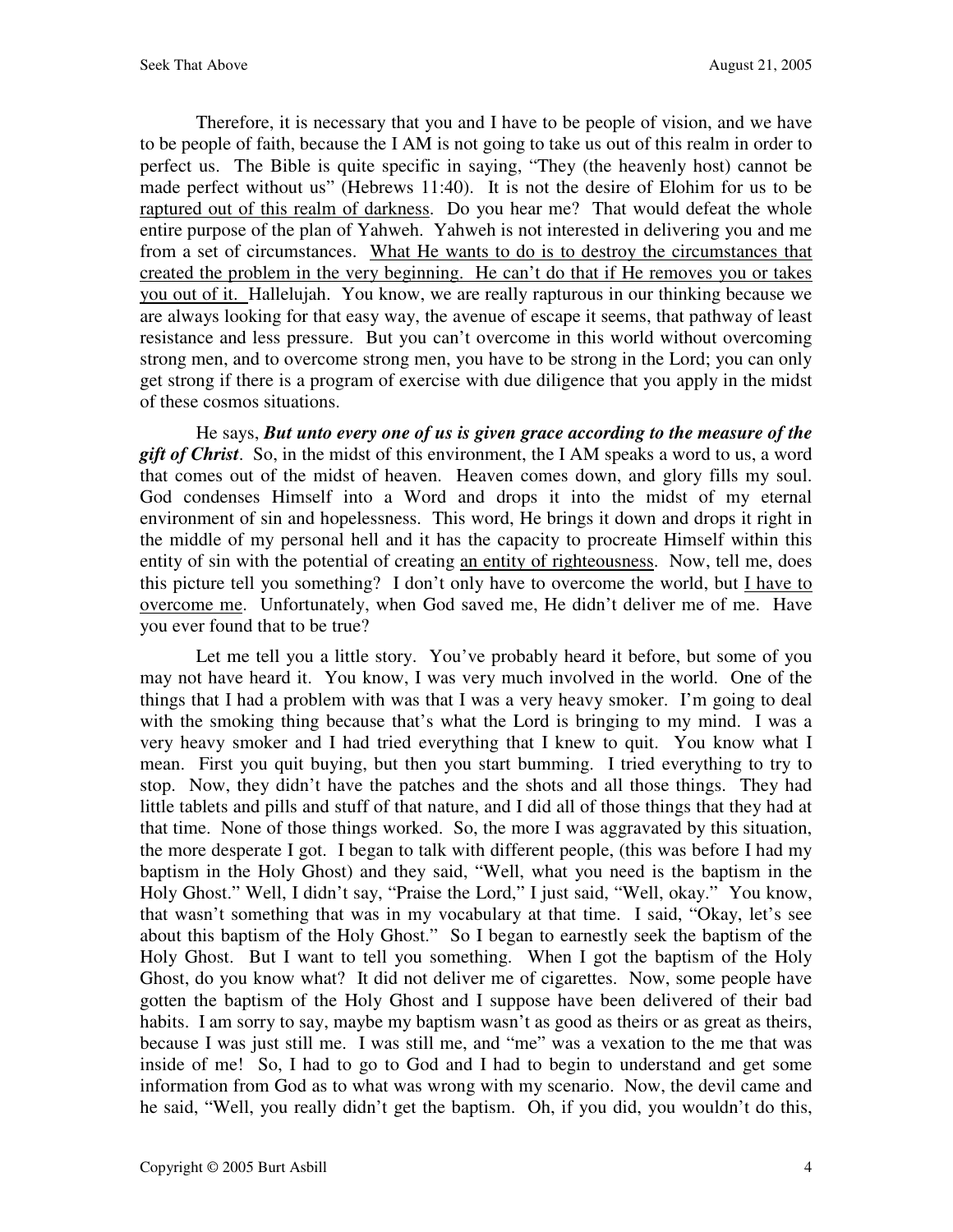you wouldn't think that. Oh, you're not even really saved." You know. All of these things are talking to me about the place of my frustration with regard to the condition that I am in. The funny thing is, it wasn't until I began to cry out to God in the midst of my dilemma, that God brought me deliverance. I found that I had to come to a conscious conclusion that if God was not able to do something concerning this problem, I was not willing to live with it any longer. I had to come to this conscious conclusion. I said, "God, I don't want to live in this condition." Now, it wasn't only the cigarettes. There were a lot of things going on in my life at that time that were a lot of trash. I had made up my mind, "I don't want to live in this condition. If You can't do something about it, then I don't want to live; You take me. I cannot live in this condition." It was on that basis, at that place that God came into my life. Now, He delivered me of that insatiable desire. Those of you that never smoked, you probably don't know what I'm talking about. I want to tell you, though, there are other things that are just as bad as cigarettes and create just as much of an appetite as what I had for cigarettes. But God delivered me of that propensity.

There was also something else that I found out. There are things that always go together. Do you know that? Coffee and cigarettes, oh my. Hallelujah. The devil was always putting me into situations that were conducive to smoking. Hallelujah. But there was always a covering that God gave me in those situations, because He delivered me. Now, He began to strengthen me, and as I was beginning to grow in the Lord, and as I began to expand my experiences in God, and as God began to reveal Himself to me in this arena, it developed a desire within me to please God. The more that I desired to please Him, the easier it became to resist the devil. Now, you know, I could draw a great big heart and put little hearts all around it. You understand. Because this is only one area of my soul that God is dealing with.

As God began to deal with me, and I began to get strengthened, I began to come to a position of a realization of my heavenly destiny. The church says it is just heaven and getting into it at the end of the day is the only goal. That's what the church says, and that's why the church has so much time and trouble getting there. Heaven is not a place or a destination; heaven is an entity. Heaven has a personality. Heaven has an authority. Unless you and I understand the concept of heaven in relationship to the God that is heaven, then it is not something that is of much value to you and me from this natural position of cosmos. "Oh, pray for me that I can hang on to the end!" You ever feel like that? "If I can just make it through the day." "If I can just get through this situation." "One more day, Lord!" Or how about, "One more step, God!" "One more minute, one more second!" Well, that's all well and good if it gets you to the next second and the next second, but there is something more of a reality that you and I have to come to grips with regarding the intent and the desire of God! God doesn't want us just to hang on, God wants us to be overcomers!

God wants us to be sons. Not… What do they call it? Pseudo-sons. He doesn't want us to be pseudo-sons. He doesn't want us to be imaginary sons. He's not like humans in that He takes pleasure in teasing us. You know how they get these old donkeys to move, or these stubborn horses? They put that little carrot or that piece of hay out there on a stick. There's no hope of obtaining the promise of the thing that is out before them: that donkey will follow that stick all day long, or that ox will be chasing that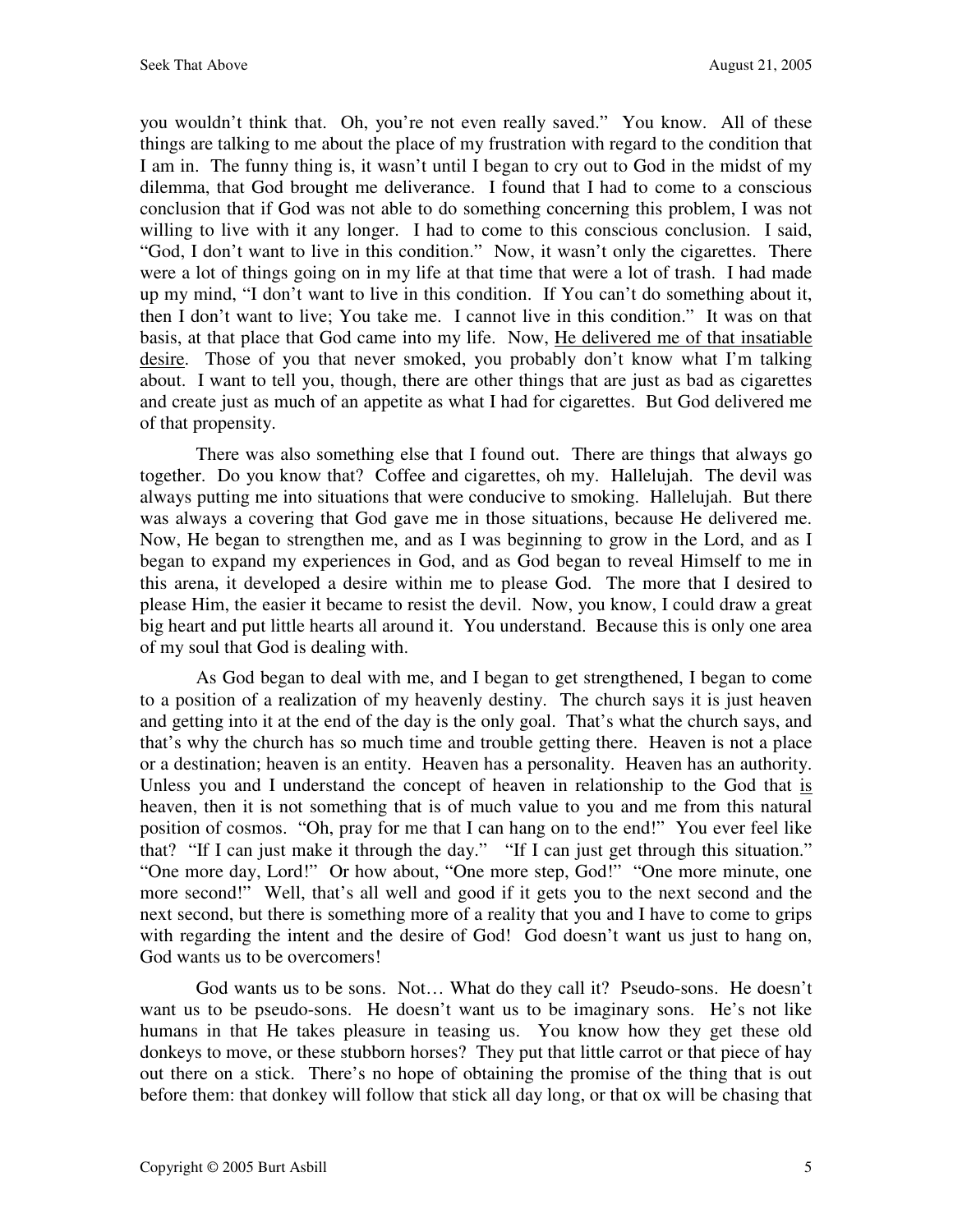carrot all over everywhere and never get it! That is not God, that's not the thought of God, and that's not the mentality of God. God wants to give you every good thing. God wants to give you every opportunity, every chance and every ability to manifest the thing that He wants to see. In fact, God wants us to be sons more than we want to be sons!

The problem is not the devil, if you can see it from God's perspective. In reality, it is the fact of who we are in relationship to the devil, because we're all born with the same nature box. Do you understand me? We're born with the same nature. It's the nature that is called sin. Come on, brethren, it's not that I didn't love my mom and my dad. It wasn't that I had this vendetta against them or that I am part of their progeny. That has nothing to do with it. I have come to a conscious reality that this spiritual destiny, this magnificent desire that God has for me is more of a reality than this natural position of flesh. If God used this natural realm to bring forth the reality of the heavenly disposition, then this reality has had something imbedded, impregnated, injected into the substance of its being that desires something more than what I see around me. I don't care how you dress it up. I don't care if you give it a good house, give it a good car, good clothes or good food. I don't care how you dress it up, there's nothing about this realm that is comparable to the realm that is out here, because of what God has put in my soul, put in your soul. If it weren't for that, every one of us would be out there in the cosmos doing something other than what we are doing right at this moment. You are here this morning because of an entity of life that has been issued forth out of God into you, and it stirred something of a conscious recognition within your soul that there is something out there in front of you that is more important. Well, at least at this point in time.

However, the purpose of God is a progressive one, as Heaven came down and filled my soul and as glorious as that is, God does not want this kind of environment to remain. What God wants to do is to illuminate the area of hell in which you were born, so that death is swallowed up in life. What does Isaiah 60:1 say? *Arise, shine; for thy*… what? *…light is come, and the glory*… what? *…of the Lord*… is where? *…is risen upon thee*. Well, unfortunately the glory of the Lord is more or less inside of us in many situations and many circumstances than it is upon us. The intention of God is to get Himself from the inside of you to the outside of you. The Bible also says if that happens, what happens? The Scripture says kings shall come, to what? *The brightness of thy rising* (Isaiah 60:3). You know, He's talking about this place of existence that you and I are in, both familially and naturally. Oh, hallelujah!

All right. The Bible says, *Every one of us is given grace*, (I'm still in Ephesians the fourth chapter, verse 7) *according to the measure of the gift of God*. By the way, if you were to go into the Greek and begin to examine that verse, you would find out that that measure, that gift, has an expandable capacity. Expandable in the manner which one would exercise like a muscle. I've got this muscle, and it is this little puny thing, and as I begin to work it, and I begin to work it, and I begin to work it, it gets stronger, it gets stronger, and it expands in its bulk, doesn't it? So, there is an effect that is visual. You begin to change in the physiological arena, but you also find that you are able to pick something up that you weren't able to pick up before, lift something higher than you were able to lift it before. There is also a physical change in the aspect of the body with the exercising that you're doing. So it is also in the realm of the Spirit with regard to the salvation that God has given us. We are still waiting to get to Heaven. Well, some of us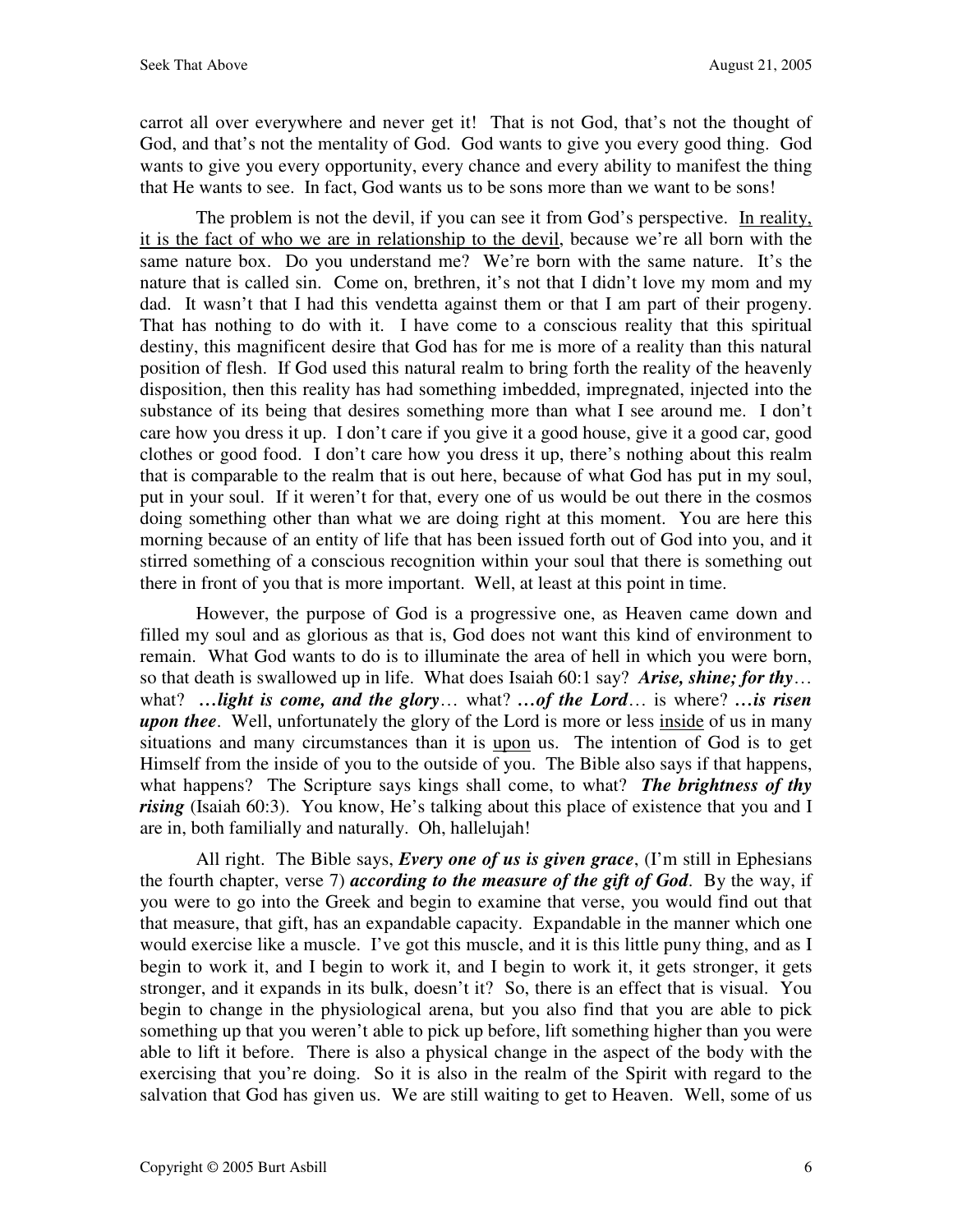are. Maybe not all of us, but some of us are still waiting to get to Heaven, and that isn't the plan. That isn't the plan at all.

You know, it is amazing, but the vision that Jacob had at Bethel when he saw angels, doing what? Ascending and descending (Genesis 28:12). There was a means of traveling in the Spirit. There was that activity going on in the realm of hell into the realm of Heaven, and vice versa. Aren't you so glad that God didn't leave us in darkness? It's not an afterthought. It was something that was in the mind of God from the very beginning. That gift of Christ. Now, you could say, "What is that gift of Christ?" It is the thought and the intent of God to have a son. So it is a SON nature that God wants to give us in lieu of the nature that is given to us at birth. But that thought and that intent of God is always in a position of conflict with the nature of Asbill. Hallelujah. Now, there is no camaraderie between these two people (God and Asbill). I've got both of them inside of me. You talk about schizophrenic. I've got both of them in there. You know, the cartoonists, they were really more accurate than you think. You've got the little devil on this shoulder, and the little angel over here on this shoulder, and they're talking back and forth and bickering and fighting. The devil is trying to make him do this, and the angel is saying, "Oh, no, you don't want to do that That's not good, that's not what you want to do." And you always see the little devil kicking the angel out the door or something. Unfortunately, that's what really happens. Do you want a scripture for this? Romans the seventh and the eighth chapter. Both chapters give an in-depth description as to what flesh is. Very simply put, it is Asbill = flesh. I'd put some of your names up there, but you'd probably get offended with me. (Laughter) Oh, my goodness. Flesh is one of the attributes of Asbill. Asbill and flesh are synonymous! Another verse you could put up there is, "Inside of Asbill dwelleth no good thing" (Romans 7:18). Yes, one of you is saying, "Amen." Isn't this great? Inside of Asbill there is nothing, there is no good thing. It's flesh. It's dead. Another attribute. It is flesh, and it is also dead flesh. Have you ever smelled dead flesh? Have you ever smelled it? Nasty, nasty stuff. That's what we are, but we don't think that, because when we look in the mirror we don't see putrefying flesh. We see, well, somebody that looks pretty good, hair's all fixed up, nice, clean-shaven, right? Clothes on straight, tie's right, shoes shined, oooh, ahhh. Really looking sharp, sharp, sharp. We don't see dead, dead, dead flesh! How about some of you girls, you know, combing your hair, putting on your perfume, fixing yourselves up to look nice and pretty and presentable. Looks pretty good. Of course, you probably don't think that, right? You look in the mirror and say, "Yuck!" If you really thought "yuck," you wouldn't be here this morning! It all equals dead, dead, dead flesh and it's dead! Do you hear me? Dead! All this can be labeled the mind of man. Hallelujah.

Okay, Romans the eighth chapter. Eight is the number of new beginnings. I'm sure glad he put in the eighth chapter, especially after the seventh chapter. You could really get depressed reading the seventh chapter. Hallelujah. But here we have the eighth chapter. And he says, let's try verse 10. *And if Christ be in you, the body is dead,* hallelujah, *the body is dead because of sin, but the Spirit is life because of righteousness*. Two entities, right? We have the nature of sin. Let's just do it this way, if I may. The nature of sin. But over here we have life. It is Christ in Burt. May I use me, or would you like me to use you? It is life. Hallelujah! Are you getting the point? *And if Christ be in you, the body is dead because of sin...* It's still there. It's still all around you. It's still encapsulating something that is in you. Now, you think dead is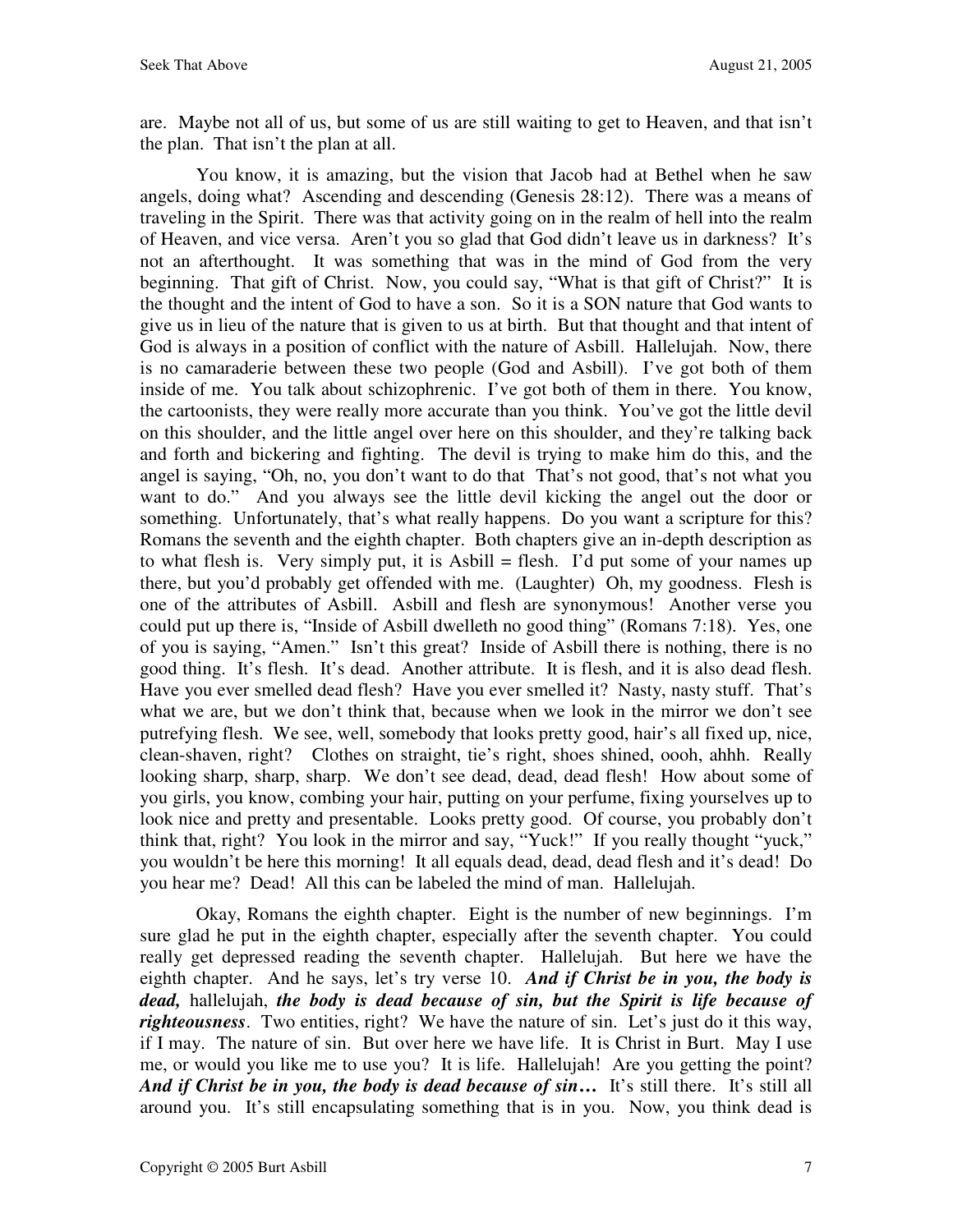dead, right? No reaction. But this is active death. Death is not something that is passive, did you know that? Death is something that is always working, because it's not a thing, it's an entity. It's not an abstract thought. Do you understand what I'm saying? It's an entity. It's got a personality! Go into Revelation where it talks about death and hell riding. It says death was riding and hell followed after him (Revelation 6:8). It's an entity, it's a personality. It's got a nature and a mind of its own. It's got a destiny to fulfill. Do you think that that is a passive position? Do you think that it's a position of lethargy? Absolutely not. There is nothing passive or lethargic about death! He has a job! He's to snare you and me through the nature that is compatible with him! Loose 'em! Hallelujah. Hallelujah. The body is dead because of sin, but the spirit, the spirit! We're talking about the spirit of the thing. How many of you knew that when it talks about the spirit it's talking about the original thought of God? It is talking about the intent of God in the beginning. We put these little spiritual terms on things, and we really don't comprehend the magnitude of what is being spoken. *In the beginning was the Word, and the Word was with God, and the Word was God*. Nothing in the world was created without the Word, who was God. And the Word *was life; and the life was…*  what? ...the light of men (John 1:1-4). Come on. We're talking about the entity, the reality or the thought of God manifesting itself in the midst of humanity. Can anybody convince you that you're not alive in God? Can anybody tell you, "Well, you really aren't saved. You really don't have an experience in God." Can somebody tell you that? And do you believe it? Maybe it's just a figment of your imagination, it's pressure, it's psychological drivel.

I read this testimony about this man who was an atheist and he always took pride in his ability to destroy a Christian's faith with regard to their salvation experience. He had this little girl working for him, she must have been a teenager, I think, or early twenties maybe. I don't know, I don't remember entirely. But he began to work on her. And one day he said, "Well I'm going to give her the coup de gras, I'm going to give her the final blow." He said something to the effect of, "If Jesus is real, how do you know He's real?" And very simply, in a child-like manner, she said, without hesitation, "Well, because He lives in here" (her heart). Her reply was immediate. She didn't have to stop and think about it. It was on the basis of her testimony that the man got saved. Because of her wisdom, though simple, no theological conjecture there, "Because He lives in here." "He lives in here." It confounded the atheist. There was nothing he could retort or retaliate verbally that would change the fact of her confidence, and her simplicity, and her sincerity with regard to the living reality that was in her. Because when she spoke it, she spoke life and liberty, and he felt the life! Hello! There was a projection of life that penetrated his darkness and struck a responsive chord, do you hear me?

 Not only is it life, but it is also righteousness. Righteousness. All right, Romans 8:11, *But if the Spirit of him that raised up Christ from the dead dwell in you, he that raised up Christ from the dead shall also quicken your mortal bodies by his Spirit that dwelleth in you. 12Therefore, brethren, we are debtors, not to the flesh, to live after the flesh. 13For if you live after the flesh, ye shall die: but if ye through the Spirit***…** We're talking about the ministration of heaven, **…***do mortify the deeds of the body, ye shall live.* Hallelujah. Now that I read all that, I want to go back up to the verses that preceded it. Verse 5, *For they that are after the flesh do mind***…** Now, that word is intentionally there, because it's not only indicative of a position of focus, but it's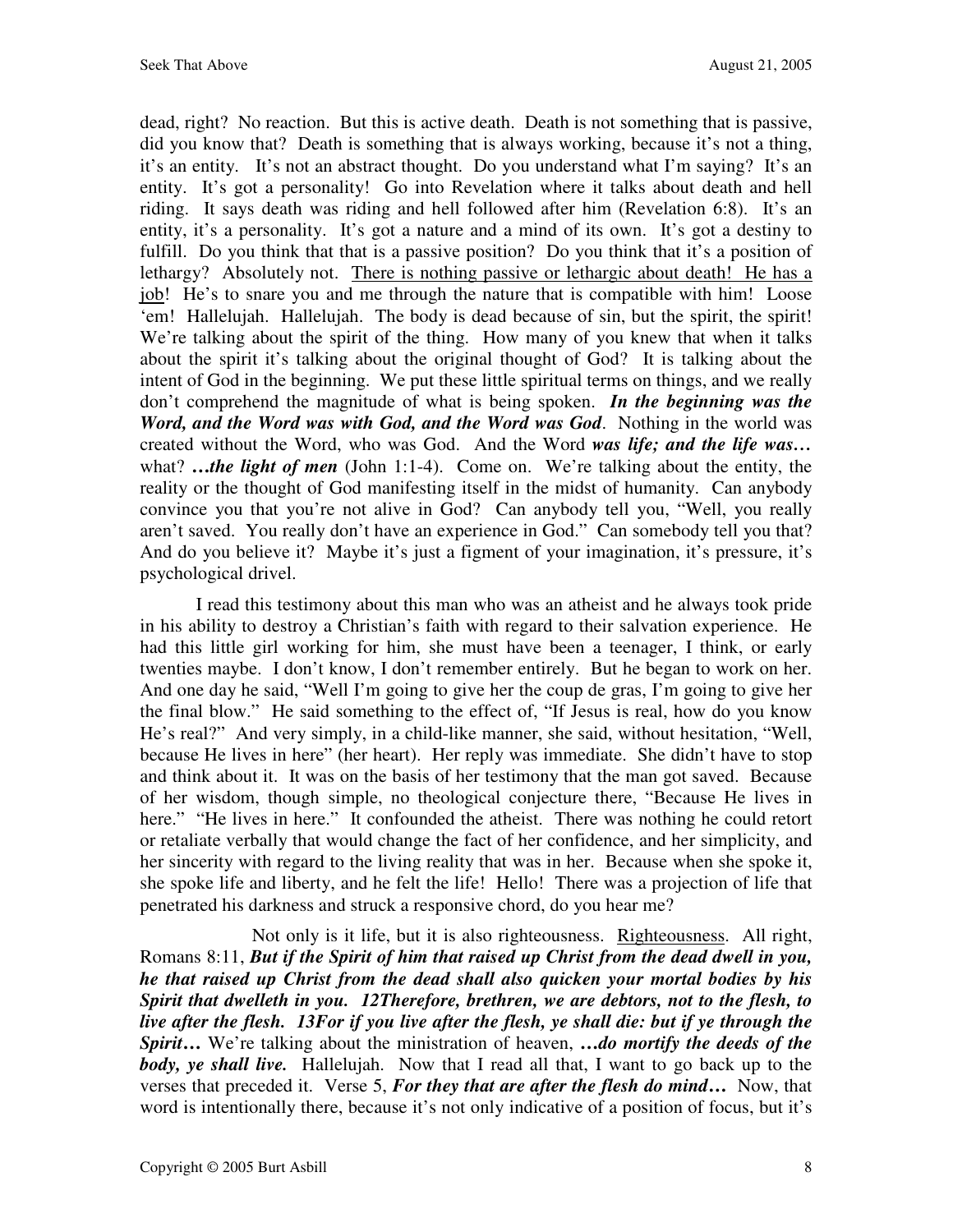also indicative of how we think about things. Aren't you amazed about how you compartmentalize things? At least, I always am. You know, it's like taking off your Christian hat and putting on your work hat. Or taking off your work hat and putting on your politician hat. Or you take off your politician hat and you put on your father hat, or your mother hat, or your grandfather hat or your grandmother hat. Or you take off all of those hats and you put your hat back on. That's really what it is. One minute I'm in me, and the next minute I'm in God. The next minute I'm out of God and I'm in me, back and forth, back and forth, back and forth. Paul talked about it in Romans the seventh chapter. He said, *But I see another law in my members, warring against the law of my mind, and bringing me into captivity to the law of sin which is…* where? Come on! **…***in my members* (Romans 7:23). What does that say for your members? It says that it is an environment of hell. You cannot separate things that pertain to sin out there and sin in here. It's all one and the same thing. The struggle that we have is not between you and the devil.

The struggle that you and I have is between what is in me that is sin, and what is in me that is God and the desire that God has for us to move in a particular direction. The sin that is in us wants us to be contrary to that move in that direction. We say, "We rebuke you, devil." It's all right to rebuke the devil if you know what devil you're rebuking. It was not by chance that when Jesus was addressing the religious organization, the hierarchical system, he called them what? *O generation of vipers* (Matthew 3:7, 12:34, 23:33, Luke 3:7). So much for the religious environment. There was a thought that came forth this morning around my table. I love those little sessions that we have at my house around the breakfast table. Here we are, you and me. We've got this path that we're walking on, right? We're born in this condition (Laughter) Oh, I love it. I'm sure that when you look in the mirror you don't see that, right? Well, nevertheless, Jesus comes into our heart, and our heart that was dead, now, all of a sudden, is alive. Maybe for some of us, the manifestation that is seen is… Oh boy, watch this. Maybe we get de-horned. Maybe some of your deliverances are bigger than other people's, and maybe you lose them both. The nature inside of you that caused that manifestation is still just as belligerent, still just as obnoxious, still just as anti-God, still just as contrary to righteousness, still just as self-willed as it ever was, and still just as "me" orientated as it ever was except for there's been a little fluctuation in the harmony of your body because something went on inside of you that developed another consciousness. And now you're in trouble. Why are you in trouble? Because, there is now present within your being another law. Over here in our original condition of sin and death, we have certain hopes, aspirations, desires, and hopes that have set for us certain goals, right? The goals are both immediate and futuristic. Do you understand what I'm saying? At the same time over here in this arena of the newness of life, we find that otherness of me also has hopes, aspirations, desires that have an objective as well as goals, both immediately as well as futuristically/eternally. Now, whatever is going on in this realm, it is working for this realm as well. Hello! Do you hear me? Whatever is happening in this realm, as far as goals are concerned, is working for this realm. This is all hell. This is all heaven. I guess I should have reversed them, but that's not the order in which they are presented to us when we meet God.

Now, let's read about it. What I am doing is diagramming for you Romans the eighth chapter and verses 4-10. Let's read it. Verse 4, *That the righteousness of the law*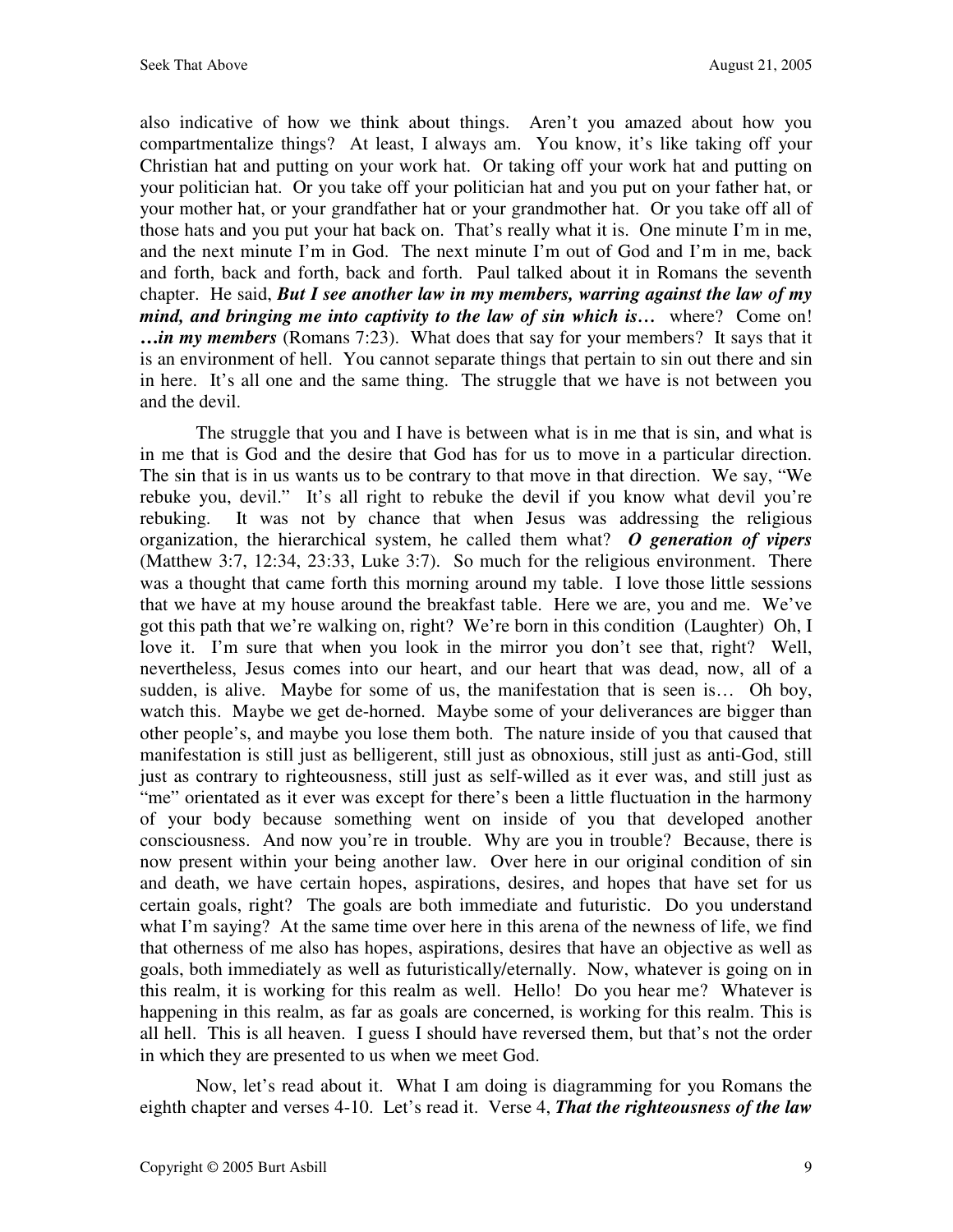*might be fulfilled in us, who walk not after the flesh, but after the Spirit*. All right, we just got two more terms, spirit and flesh. Hallelujah. *5For they that are after the flesh do mind the things of the flesh; but they that are after the Spirit the things of the Spirit*. Hallelujah. *6For to be carnally***…** We just got another word, carnal. **…***to be carnally minded is death*. Now, you could very much just as well put that verse from Revelation that talks about the rider into your reference list on this page of your Bible. Is it the pale horse? Is it the pale horse that goes forth with hell following after? You see, brethren, what this tells me is that for every action, there is an occurring set of circumstances. Are you following what I'm saying? It's not that we just do something wrong, it's that, the wrongness of our doing it, creates a scenario that works out the intent of the action that it was intended to do from the very beginning. Hallelujah. *For to be carnally minded is death, but to be spiritually minded is life and peace*. Because, what? The carnal mind, that mind, is at enmity against God, *for it is not subject to the law of God, neither indeed can be*. Most of us want a spiritual remodel. We want to keep the frame of the old and maybe just redo a few things in the old and call that Christian, or call that the will or the intent of God. God never intended for you to remain stagnant in the position or capacity of being saved. Hallelujah. God doesn't want heaven to be up here somewhere. God wants heaven down here. He wants to displace the old. All right. Hallelujah. *7Because the carnal mind is enmity against God*. There is a war going on right here. War, war, this is war. This is war. No quarter given. Do you know what it means, by "no quarter"? It means no mercy. I'm talking about this side in opposition to this side. Do you want a scripture for that? *Thou lovest righteousness, and hatest wickedness: therefore God, thy God, hath anointed thee with the oil of gladness above thy fellows* (Psalm 45:7). Hallelujah. There is no quarter given… This is war, this is war. No compromise. There's no compromise. The devil does not understand the word "compromise." What the devil understands is that, if you compromise, he wins, because the devil is a liar. "Oh yes, you just do this, you can do that and it will be all right."

Many of you probably read Brother Martin Kluson's testimony. When he was a young man, we were there in the Czech Republic, I think it was either the first or second time we were there, and we were at a conference. We began to preach about the end time, about the overcomers, about the sonship message. Brother Martin was very confused or somewhat betwixt the devil and the deep blue sea, I guess. Maybe I'm putting words into his mouth, I don't know. But he took a walk out into the forest that was around about the place that we were meeting in and there was this messenger from hell that met him. The messenger said to him, "You know, if you want to be a Christian that's okay, be a Christian. I won't bother you." He said, "If you want to be a preacher, that's okay. Go ahead and be a preacher, and I won't give you a lot of trouble. But if you want this message, if you begin to pursue after this message, I will kill you." Aren't you glad it was Brother Martin and not you? Why? Because the devil knows the reality of this set of circumstances. There's no quarter given, no quarter. No mercy in the devil. How many of you believe the devil is a merciful fellow? "Aw, surely you won't die. God knows that in the day that you eat the fruit you're going to be wise, and you're going to be good looking, and you're going to be prosperous and you're going to have all the things you ever wanted. You're going to be just like Him! You're not going to die!" (Genesis 3:3-4).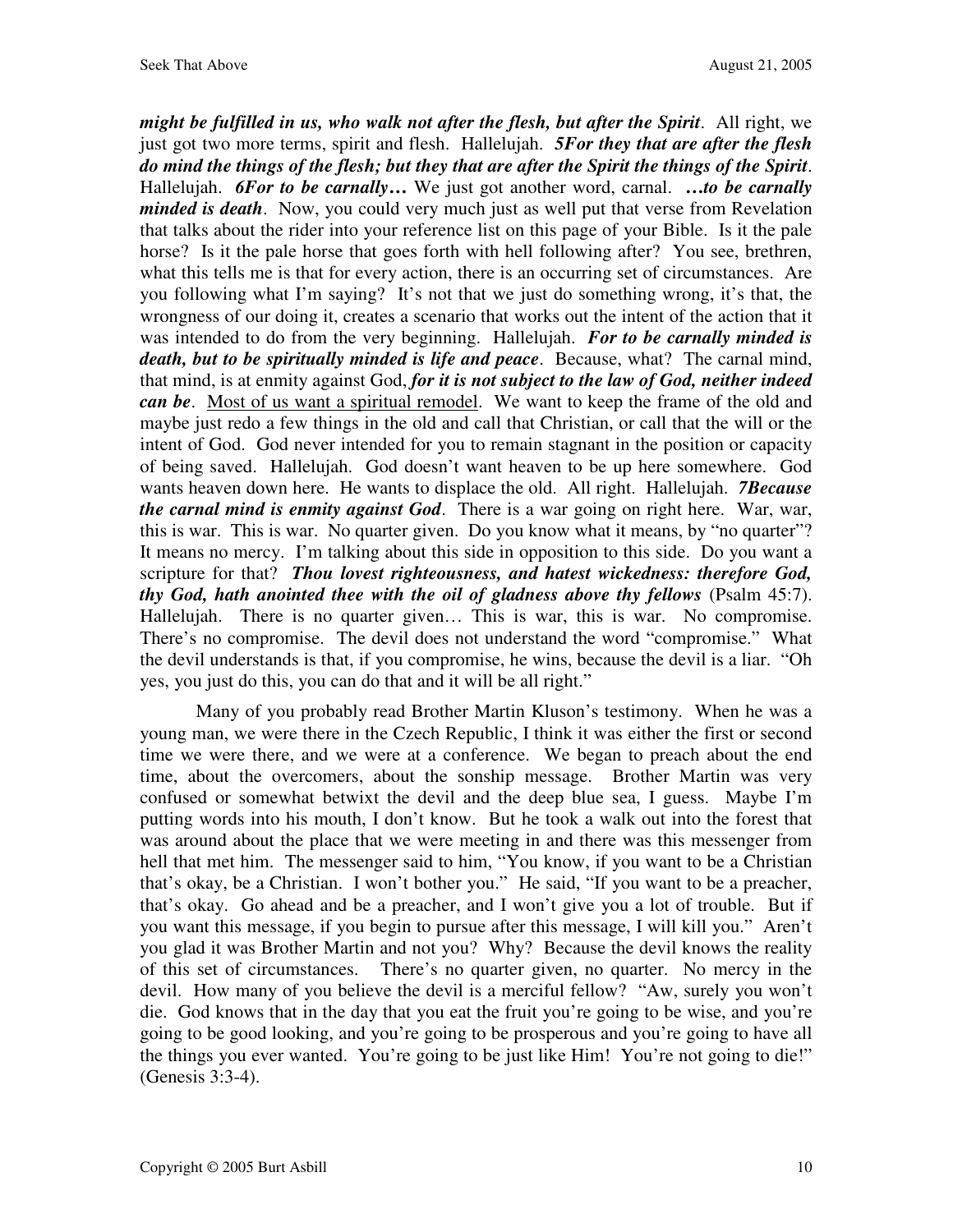Do you know it's the same thing that the devil comes and tells you and me? In the midst of our circumstance, we're faced with a situation, a circumstance. Hallelujah! The carnal mind is enmity against God. There's no compatibility! Do you want another verse? John, the  $17<sup>th</sup>$  chapter in the prayer that Jesus was praying, or the conversation that He was having with God. We're only getting one side of the conversation, you know. He said, "They are in the world, but they are not of the world (verse 14)." He says, "I pray that You deliver them not out of the world, but You deliver them from the temptation that is in the world! From the evil that is in the world (verse 15)!" How do we work out that position of deliverance, in the aspect of rising up in the Spirit to resist the flesh?

All right, I started all of this on the basis that we all have goals and objectives. Hallelujah. We all have goals and objectives. Right? Hallelujah. This was something of an understanding that was coming to me this morning. The goal of this objective runs parallel with the goal of this objective. Did you know that? I'm not talking just in a futuristic sense, I'm also talking in the temporal realm. Like today or tomorrow, or the next day, or two days down the road, or a week down the road. I'm talking about the goals and objectives that we have that can work together because they're not in conflict with one another. Hello! All right, let me just use me as an example. As I did this morning, I'll share it with you. I wanted to go to Africa. I could think of all sorts of reasons that are spiritual, righteous reasons for me to go to Africa. So here I am talking about going to Africa. I'm walking along this pathway, right? I don't know how you'd illustrate that, but I'm walking along that pathway and there's no conflict. But the Word of God comes to me: I'm not to go to Africa. "But I want to go to Africa." "But you can't go to Africa." "But I want to go to Africa." There's no conflict until the goal here in this parallel, is for me to stay. Over here in this parallel, the goal is to go. You notice I put it in black. "But I could do good. Oh, I'd probably prophesy, I'd probably preach, I'd probably see people delivered, I'd probably see order set in. I'd be involved in all of the counsel of God with regard to those that are going, and ministry and all of those things that are going on, and plus I'll be where I want to be!" But it isn't the will of God. Hello! So, what was good, and what could be good, and utilized as good or presumed as good, becomes what? Evil! Why? Because it's not in the will of God for my eternal destiny. Now, I don't know what it is that God works in the realm of me staying in this position, but whatever it is, I can trust Him that ALL things work together for good (Romans 8:28). Hello? And you know, there are so many things we do every day, every day, that have a similar set of consequences, either good or bad. The fact is that in our obedience to Him, it creates within us something that is un-erasable that would not have been there had we not done what we did.

I'll give you an example. You've heard it many times. Abraham was told to go up on the mountain and sacrifice Isaac (Genesis 22:1-3). Do you think he wanted to do that? Do you? No, sir. Do you think that it was an easy thing for him to do? No, sir. Yet, he did it. He could have told his wife and let her persuade him not to do it by her emotional dependency, mental and otherwise; she might have even persuaded him not to obey God upon the fact of the promise of God that came forth from her. But he didn't. He did what? He stayed the course. He stayed the course. It was only when he stayed the course to the fullest that God gave him a release. It wasn't his thought, it wasn't his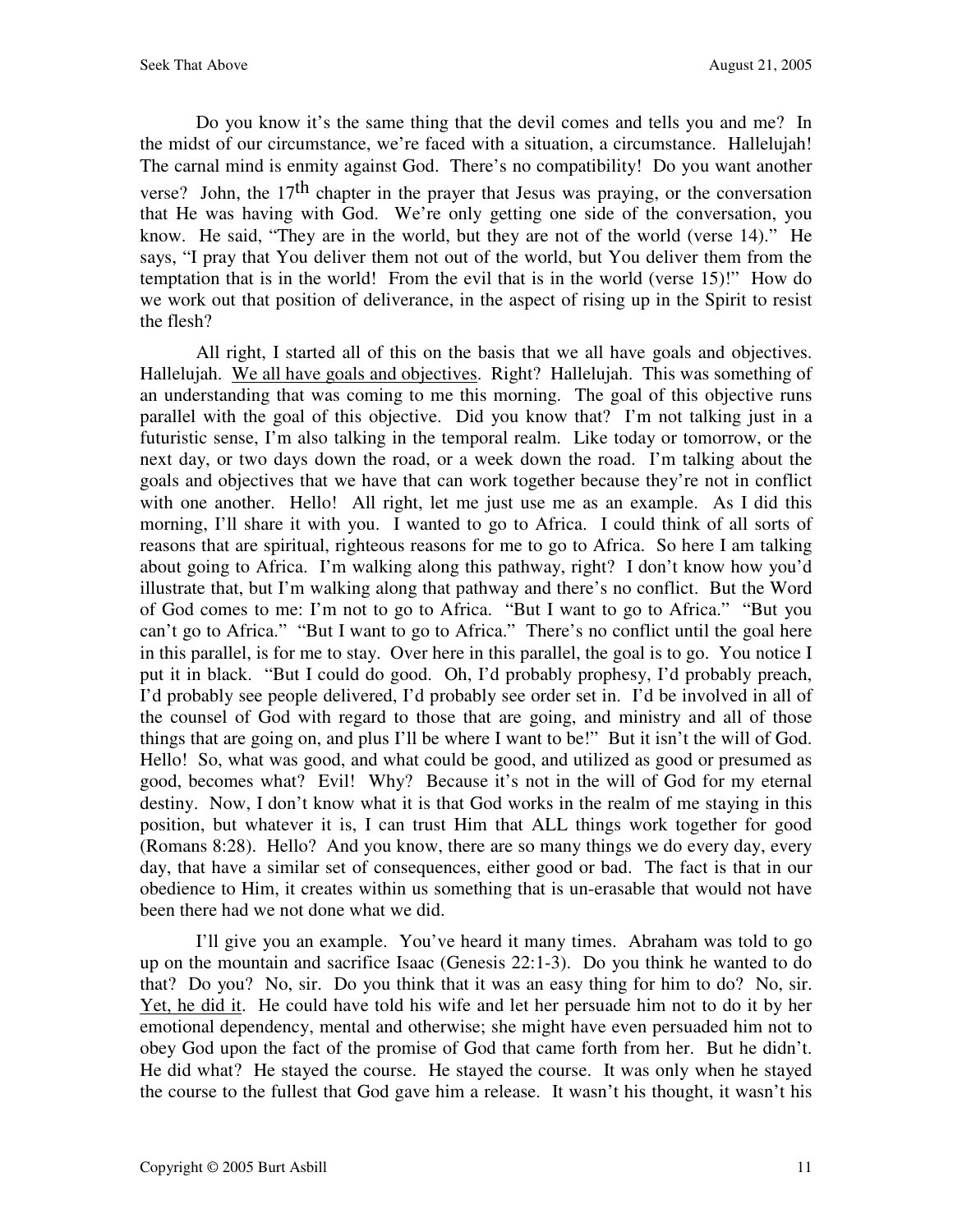mental perception or his spiritual sensitivity to the fact of what the will of God was, other than the fact of what God told him to do. As he did it with all of his heart, all of his might, and all of his strength, it was God that intervened and stopped him! The word that He spoke to him was, "Now I know you (verse 12)." "Now I know you." Why? Now, all of a sudden, the omnipotent, all-powerful, first and last, Alpha and Omega suddenly knew the reality of who this man was! Because something in him at that moment, at that point in time was created. He did not have it before. Now, what would have happened if he had gotten up there and had decided he wasn't going to do it? He loses out. It's the same with you and me. I'm going to close, but I want to take you back into Colossians, because that's where I started. I really was preaching to you out of Colossians. Colossians, the third chapter. I believe, now, this is my personal belief, but I believe it's God that each and every one of us have a destiny in the plan and the purposes of God. I believe that that destiny can be attained and achieved on a daily position of experience. It will not be without conflict, not without trouble, not without tribulation. It will not be without making some decisions that are uncomfortable and sometimes totally in opposition to everything that we desire or want. But I believe that we have that ability, that authority.

Chapter 3, verse 1, *If ye then be risen with Christ, seek those things which are above*. What we're talking about are goals, both temporal and futuristic. *If ye be risen with Christ*, *seek those things which are above, where Christ sitteth on the right hand of God. 2Set your affection on things above, not on things on the earth.* That's what we're talking about; your job, the things that you encounter in your home, all of the things that are going on personally and privately have an eternal purpose if we are looking at them with the right thought, through the right mind, using the eyes of the Spirit. *Seek those things which are above, where Christ sitteth on the right hand of God. 2Set your affections on things above, not on things of this earth*. We're talking about goals. *3For ye are dead, and your life is hid with Christ in God*. *4When Christ, who is our life, shall appear, then shall ye also appear with him in glory*. If you meet the qualifications. Verse 16, *Let the word of Christ dwell in you richly in all wisdom; teaching and admonishing one another in psalms and hymns and spiritual songs, singing with grace in your hearts to the Lord*. That does a lot for a grumpy countenance. Verse 17, *And whatsoever ye do in word or deed…* Oh, *whatsoever*. That means cooking dinner, washing dishes, doing your laundry, sweeping the floor, going to work, talking to the people on the job, on the street, in the restaurant, the bill collectors. *And whatsoever ye do in word or deed, do all in the name…* Hmmm. *…do all in the name of the Lord Jesus*. Well, if we're doing it in the name, we have to do it in the realm that is called Heaven. Giving thanks to God and the Father by Him. All right. Then he covers, *18Wives, submit yourselves unto your own husbands, as it is fit in the Lord. 19Husbands, love your wives, and be not bitter against them. 20Children, obey your parents in all things: for this is well pleasing unto the Lord. 21Fathers, provoke not your children to anger, lest they be discouraged. 22Servants, obey in all things your masters according to the flesh; not with eye service, as men pleasers; but in singleness of heart…* Singleness of heart! My goodness. *Singleness of heart, fearing God: 23And whatsoever ye do, do it heartily…* Heartily. Don't you like that? Heartily. As what? *…as to the Lord, and not unto men*. That's a mouthful. *24Knowing that of the Lord ye shall receive the reward of your inheritance:* You remember talking about